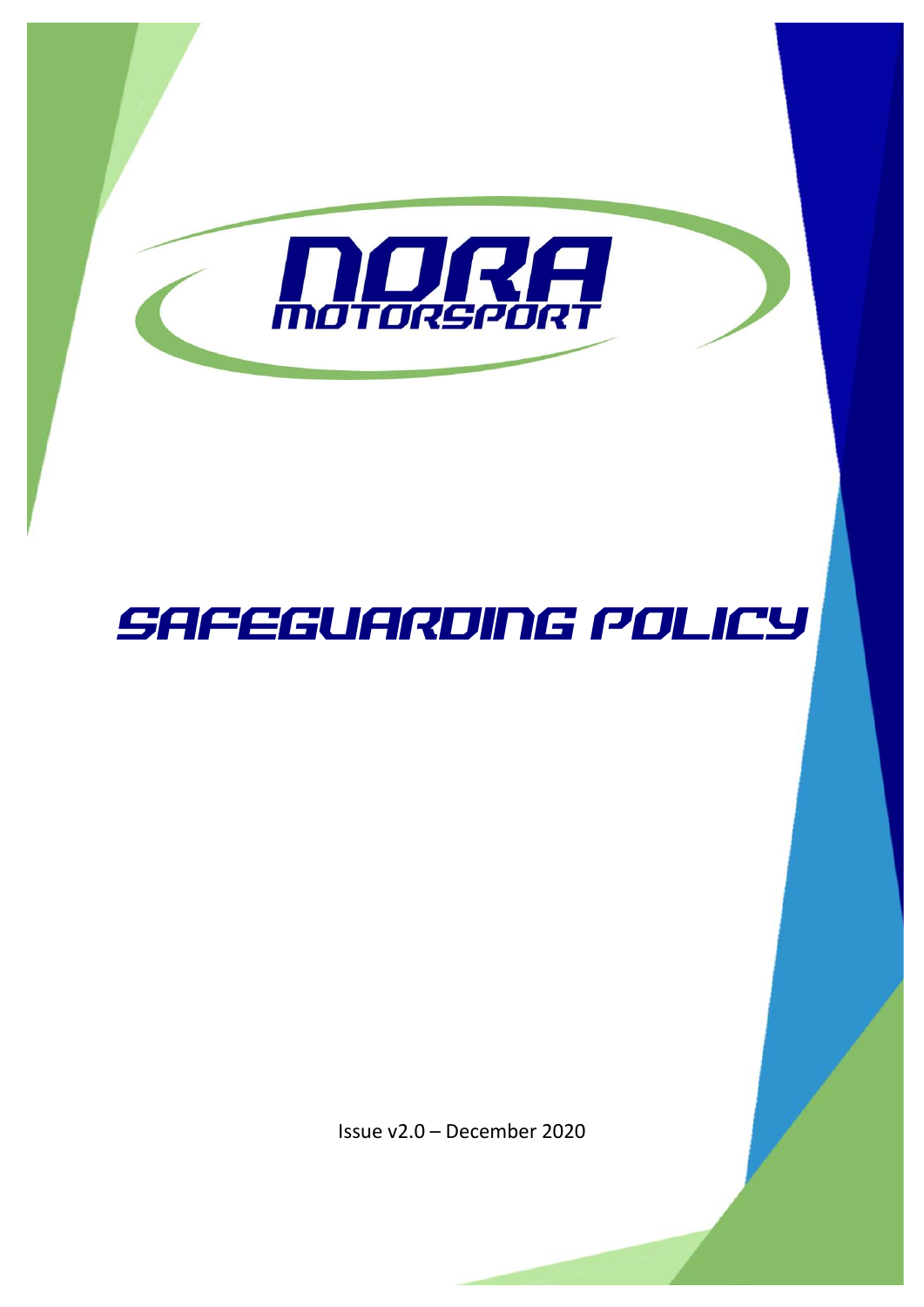

#### VERSION HISTORY

| Version | Date          | Description           |
|---------|---------------|-----------------------|
| 1.0     | November 2019 | Creation of document. |
| 2.0     | December 2020 | Address update        |
|         |               |                       |
|         |               |                       |
|         |               |                       |
|         |               |                       |
|         |               |                       |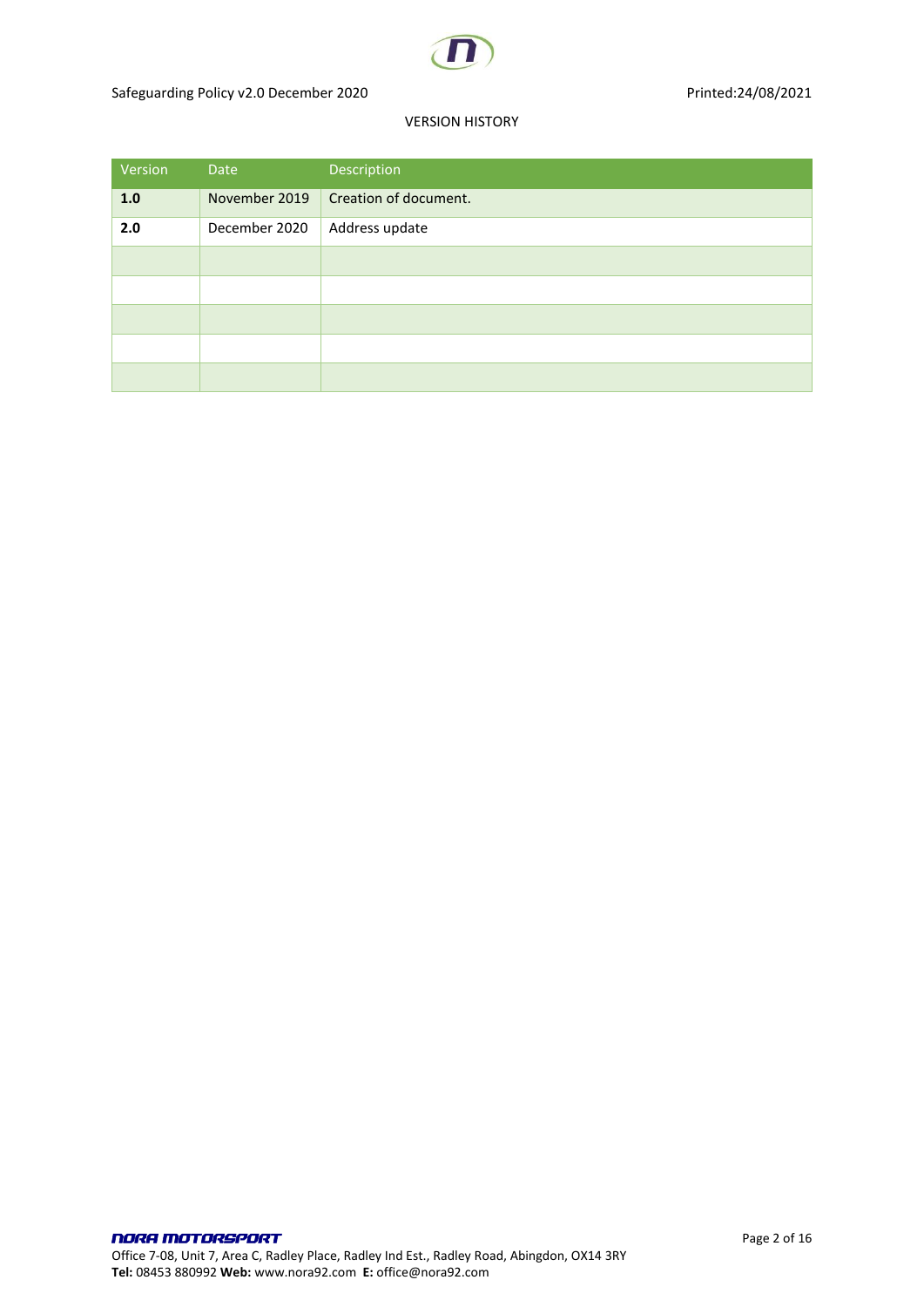

#### Safeguarding Policy v2.0 December 2020

#### **TABLE OF CONTENTS**

| 1.     |                                                                              |  |  |  |
|--------|------------------------------------------------------------------------------|--|--|--|
| 2.     |                                                                              |  |  |  |
| 3.     |                                                                              |  |  |  |
|        |                                                                              |  |  |  |
| 4.     |                                                                              |  |  |  |
| 5.     |                                                                              |  |  |  |
| 6.     |                                                                              |  |  |  |
| 7.     |                                                                              |  |  |  |
|        |                                                                              |  |  |  |
|        |                                                                              |  |  |  |
|        |                                                                              |  |  |  |
| 7.3.1  |                                                                              |  |  |  |
| 8.     |                                                                              |  |  |  |
|        |                                                                              |  |  |  |
| 9.     |                                                                              |  |  |  |
|        |                                                                              |  |  |  |
|        |                                                                              |  |  |  |
|        |                                                                              |  |  |  |
|        |                                                                              |  |  |  |
|        |                                                                              |  |  |  |
|        |                                                                              |  |  |  |
|        |                                                                              |  |  |  |
|        |                                                                              |  |  |  |
|        |                                                                              |  |  |  |
|        |                                                                              |  |  |  |
|        |                                                                              |  |  |  |
|        |                                                                              |  |  |  |
|        |                                                                              |  |  |  |
|        |                                                                              |  |  |  |
|        |                                                                              |  |  |  |
|        |                                                                              |  |  |  |
|        |                                                                              |  |  |  |
| 13.1.1 |                                                                              |  |  |  |
| 13.1.2 |                                                                              |  |  |  |
| 13.1.3 |                                                                              |  |  |  |
| 13.1.4 |                                                                              |  |  |  |
| 13.1.5 |                                                                              |  |  |  |
| 13.1.6 |                                                                              |  |  |  |
| 13.1.7 | Action to be taken if abuse or poor practice is observed during an event  15 |  |  |  |
|        |                                                                              |  |  |  |
|        |                                                                              |  |  |  |
|        |                                                                              |  |  |  |
|        |                                                                              |  |  |  |
|        |                                                                              |  |  |  |
|        |                                                                              |  |  |  |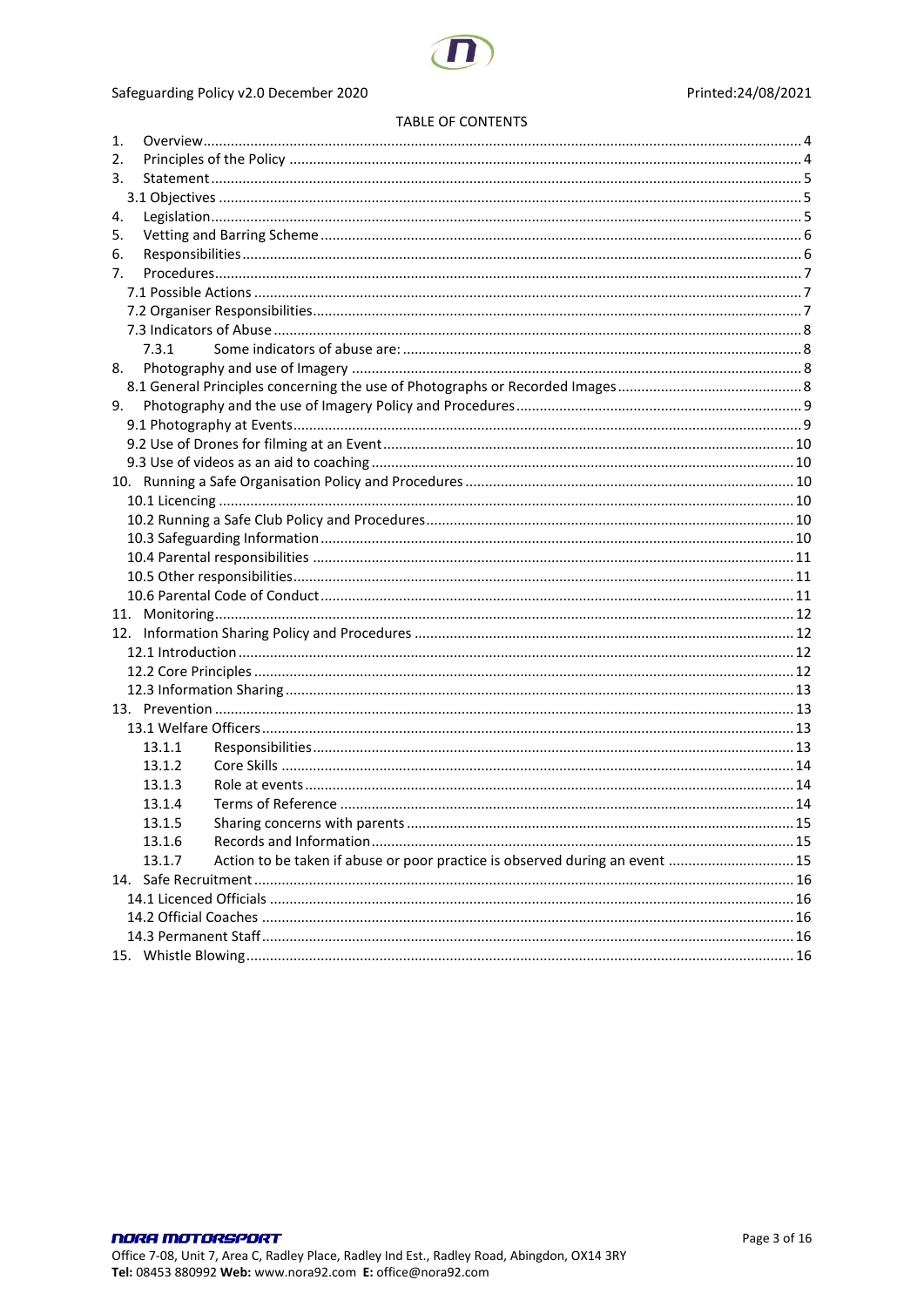## <span id="page-3-0"></span>**1. Overview**

NORA Motorsport is a trading name of NORA 92 Limited. For the purposes of this document any reference to NORA can refer to NORA Motorsport or NORA 92 Limited.

The terms "children and young people" and "children" will be used in the text to refer to those under 18 years of age. The fact that a child has reached 16 years of age, is living independently or is in further education, does not change their status or entitlement to services or protection under the Children Act 1989.

Harm may result from sexual exploitation, physical abuse or emotional abuse or neglect, harm from bad practice or undue pressure that affects the child/young person's health and development.

Decisions may be about whether to allow the use of facilities, funding or affiliation, for example.

Reference to 'Standards' refers to 'Child Protection in Sport Unit – Standards for Safeguarding and Protecting Children in Sport'.

NORA will continue to monitor the developments in safeguarding and endeavour to ensure that the safeguarding policy is reviewed and updated on a regular basis.

No discrimination is intended where references are made to specific gender within NORA's Code of Practice and Regulations

The contents of this document are copyright and may not be copied without prior permission of NORA.

## <span id="page-3-1"></span>**2. Principles of the Policy**

Sporting activities can provide valuable life experiences for young people, they have the potential to offer significant opportunities for children to develop social skills, self-esteem and confidence qualities that develop a well-rounded individual. NORA is fully committed to supporting all young people to fulfil their potential in sport, both directly through NORA run activities and indirectly through affiliated clubs and coaches. It is recognised that the provision of a positive environment where young people are protected from harm is critical to ensure the best possible outcomes for young people and conducive to promoting high performance. Therefore safeguarding the welfare of children needs to be a priority for everyone involved in the promotion of sporting activities.

People who have regular contact with young people are ideally placed to recognise signs that a child may be being abused and take appropriate steps to report these concerns. NORA accepts that the welfare and safety of young people is the responsibility of everyone in the sport, whether paid staff or volunteers. Coaches and officials may be best placed to help in identifying welfare concerns, and indicators of possible abuse or neglect, at an early stage and referring those concerns to NORA and the appropriate statutory organisation. It is therefore essential that anyone in contact with young people through their involvement in sport is fully aware of the common indicators of abuse and how to respond to concerns.

NORA, and its affiliates, have a duty of care towards young people and is committed to providing information and training opportunities to make certain that those working with children adopt best practice to ensure the safety and welfare of the participants. It is imperative that everyone involved in the sport understands their roles and responsibilities and those of others in relation to safeguarding children. Safeguarding must form an integral part of the NORA and clubs activities and be creating an environment where young people can thrive and realise their potential.

Working with the Standards ensures that the NORA is part of a national benchmark of good practice and work towards the purpose of which is:

- $\checkmark$  To help create a safe sporting environment for children and young people1 and protect them from harm.
- To provide a benchmark to assist those involved in sport to make informed decisions.3
- $\checkmark$  To promote good practice and challenge practice that is harmful to children.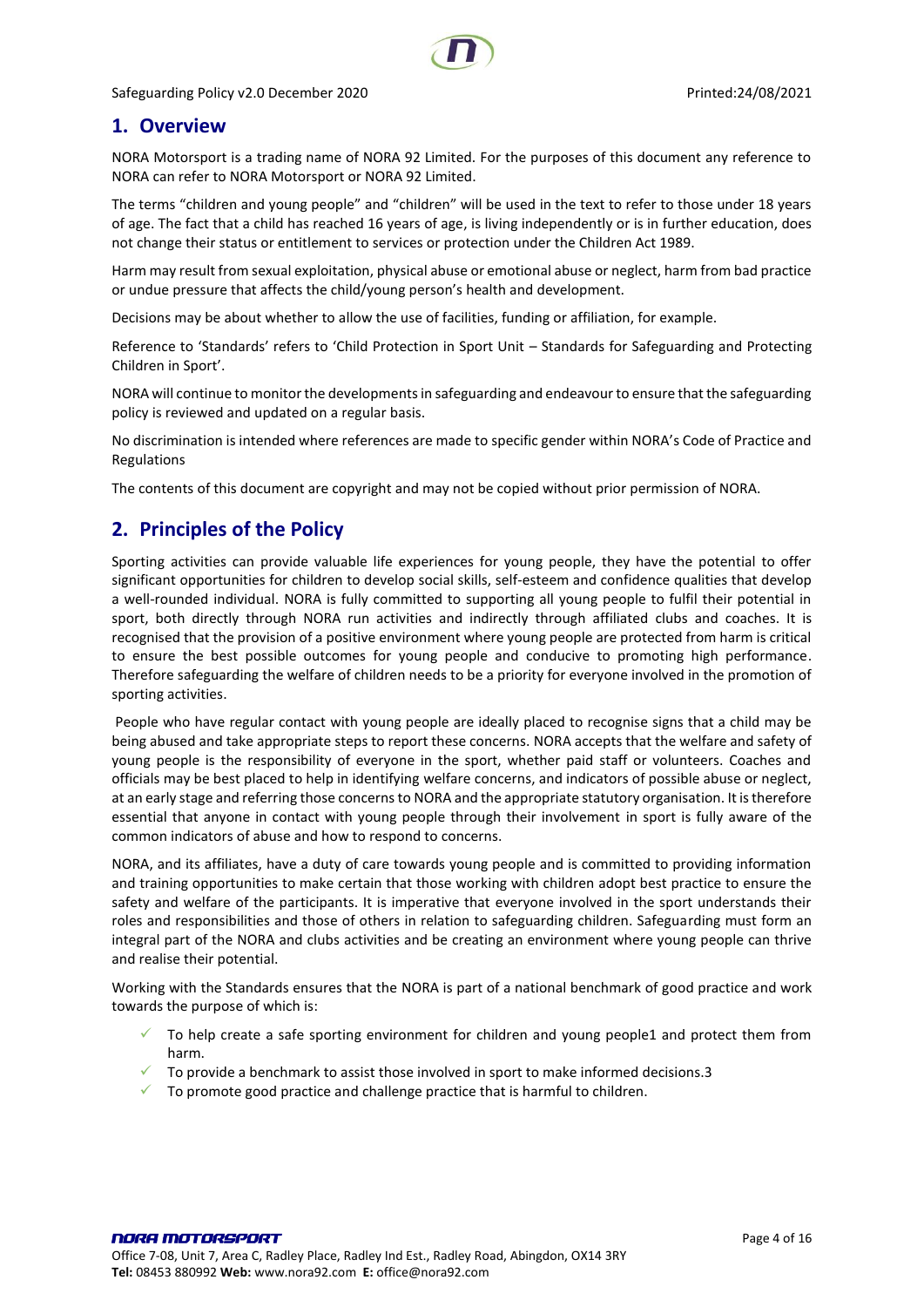The NSPCC CPSU Standards (the standards) provide the overall framework on which this NORA policy is based. In line with this guidance, this policy recognises that: -

- $\checkmark$  Children and young people have a right to enjoy sport, free from all forms of abuse and exploitation.
- $\checkmark$  All children and young people have equal rights to protection from harm.
- ✓ All children and young people should be encouraged to fulfil their potential and inequalities should be challenged.
- $\checkmark$  Everybody has a responsibility to support the care and protection of children.
- $\checkmark$  Sporting organisations have a duty of care to children and young people who take part in sport.

The Standards are an overarching guidance document, which are intended to be relevant to all sports at all levels. They apply to any sporting activity that takes place in an organised setting. The NORA has used the standards to set out a policy relevant to the sports in which it is involved. The standards can be downloaded in pdf format from this link:

✓ [https://thecpsu.org.uk/media/445556/web\\_cpsustandards.pdf](https://thecpsu.org.uk/media/445556/web_cpsustandards.pdf)

## <span id="page-4-0"></span>**3. Statement**

NORA is committed to the Safeguarding of all children in sport and has put together this policy as a reference for all for its affiliated clubs, organisers and coaches as well as all staff, whether employed or volunteers, as a term of reference for all matters concerned with best practice in the safeguarding of children from harm.

This policy should be read in conjunction with the government 'Working together to Safeguard Children' document where there is a specific need or action required:

[https://assets.publishing.service.gov.uk/government/uploads/system/uploads/attachment\\_data](https://assets.publishing.service.gov.uk/government/uploads/system/uploads/attachment_data/file/779401/Working_Together_to_Safeguard-Children.pdf) [/file/779401/Working\\_Together\\_to\\_Safeguard-Children.pdf](https://assets.publishing.service.gov.uk/government/uploads/system/uploads/attachment_data/file/779401/Working_Together_to_Safeguard-Children.pdf)

#### <span id="page-4-1"></span>**3.1 Objectives**

- ◆ All staff, volunteers, members and parents should have an understanding of what abuse is.
- All staff, volunteers and members should know what the NORA policy is on any form of abuse and follow it when abuse is reported.
- All children and parents should know what the NORA policy is on abuse and what they need to do should abuse arise.
- As a club you take bullying and abuse seriously. Children and parents should be assured that they would be supported when abuse is reported.
- Any form of abuse will not be tolerated
- Providing a supportive, friendly, safe and positive environment free of offensive or abusive behaviour through NORA's network of members, clubs and staff.

## <span id="page-4-2"></span>**4. Legislation**

There are a number of pieces of legislation that impact on the policy and procedures such as:

- ✓ Children and Young Persons Act 2008
- ✓ Children Act 2004
- ✓ United Nations Convention of the Rights of the Child 1989
- ✓ Human rights Act 1998
- ✓ Children's Commissioner for Wales Act 2001
- ✓ Commissioner for Children and Young People (NI) Order 2003)
- ✓ Commissioner for Children and Young People (Scotland) Order 2003)
- $\checkmark$  Children Act (England 2004)
- ✓ Education Act 2002

Legislation to protect children from adults who pose a risk

NORA MOTORSPORT Office 7-08, Unit 7, Area C, Radley Place, Radley Ind Est., Radley Road, Abingdon, OX14 3RY **Tel:** 08453 880992 **Web:** www.nora92.com **E:** office@nora92.com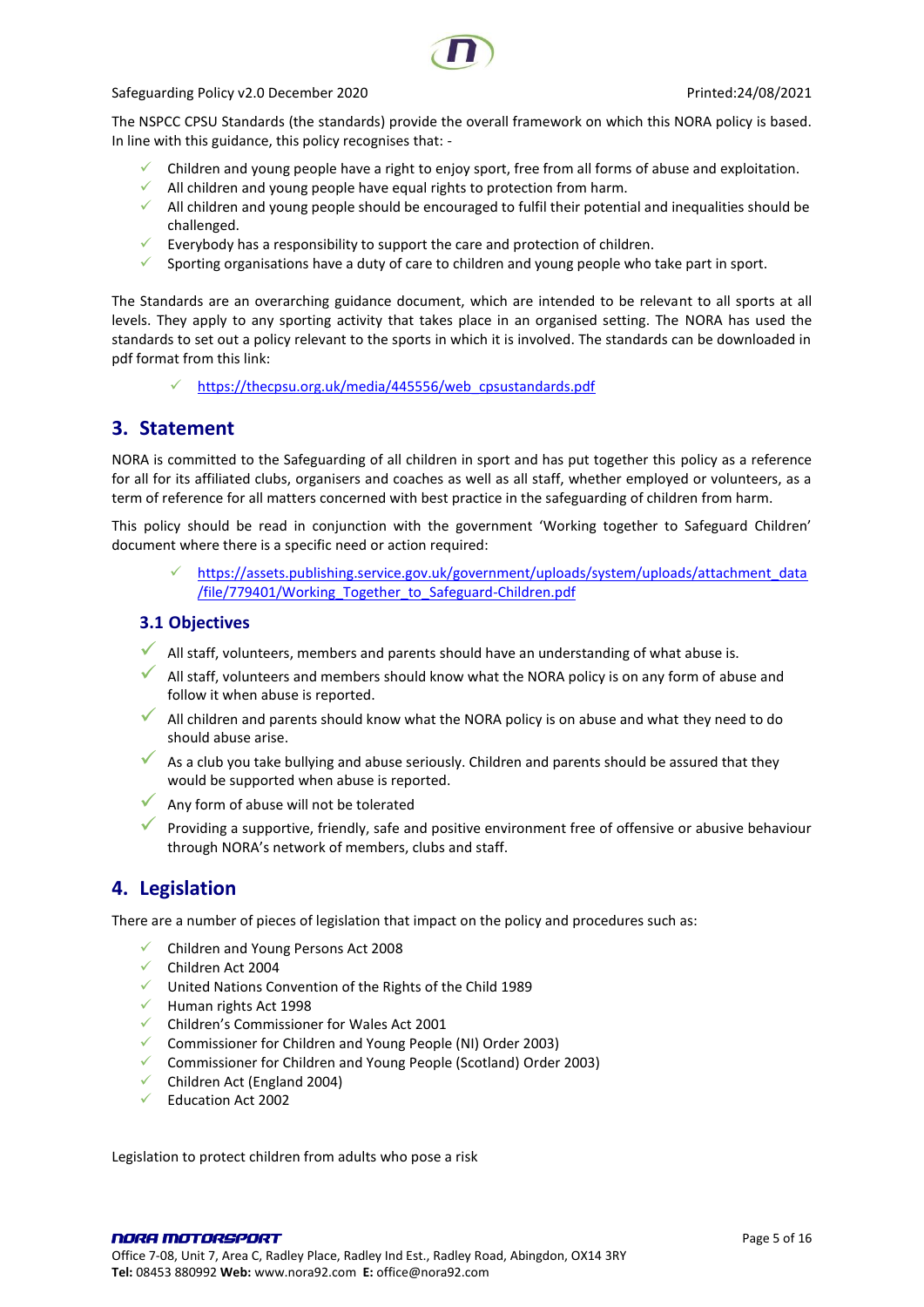- ✓ Sex Offenders Act 1997
- ✓ Protection of Children Act 1999
- ✓ Sexual Offences Act 2003
- ✓ Domestic Violence, Crime and Victims Act 2004
- $\checkmark$  Safeguarding Vulnerable Groups Act 2006 (England, Wales and Northern Ireland)
- ✓ Protection of Vulnerable Groups (Scotland) Act 2007
- $\checkmark$  To see the full list of the Laming Report 5B Recommendations see link:
	- ✓ <http://www.familylawweek.co.uk/site.aspx?i=ed33471>

# <span id="page-5-0"></span>**5. Vetting and Barring Scheme**

The Independent Safeguarding Authority (ISA) has been created to help prevent unsuitable people from working with children and vulnerable adults. This is done by working in partnership with the Criminal Records Bureau (CRB) and other delivery partners.

Increased safeguards have now been introduced under the Vetting and Barring Scheme, from October 12th 2009:

It is now a criminal offence for individuals barred by the ISA to work or apply to work with children or vulnerable adults in a wide range of posts. Employers also face criminal sanctions for knowingly employing a barred individual across a wider range of work;

The three former barred lists (POCA, POVA and List 99) are being replaced by two new ISA-barred lists;

Employers, local authorities, professional regulators and other bodies have a duty to refer to the ISA, information about individuals working with children or vulnerable adults where they consider them to have caused harm or pose a risk of harm.

# <span id="page-5-1"></span>**6. Responsibilities**

NORA is committed to safeguarding and promoting the welfare of children engaged in sport and has prepared a clear policy and associated mandatory procedures that provide a framework for any club or individual working with children.

The overall responsibility for safeguarding children within NORA rests with the Director, who is fully committed to ensuring the welfare and interests of young people are central to all decision making and programmes.

NORA recognises that it has a duty to help ensure members accept their responsibilities through the provision of clear guidance and instruction. NORA guidance has been formulated with the underlying aim of minimising risk to children and wherever possible, avoiding situations where it is known that abuse or neglect can occur.

NORA, as a regulator for sports in the UK and Europe, will ensure that all allegations or suspicions of abuse or significant harm to any child are reported to the Police and/or Social Care Services department. NORA will share all relevant information with the respective statutory child protection agencies (children's social care services and/or police) without delay and within agreed protocols.

NORA will ensure that it fulfils its responsibilities to work jointly with others to safeguard and promote the welfare of children and young people and will determine;

- $\checkmark$  The referral route for all cases that deal with the welfare of children
- ✓ Whether suspension of NORA membership is required
- $\checkmark$  The appropriate course of remedial action

NORA will comply with the principles set out in the Data Protection Act 1998 and Information Sharing for Practitioners (HM Government, 2006) in relation to confidentiality and information sharing. Information that is confidential in nature may be shared without consent where there is a legitimate and lawful reason for disclosure.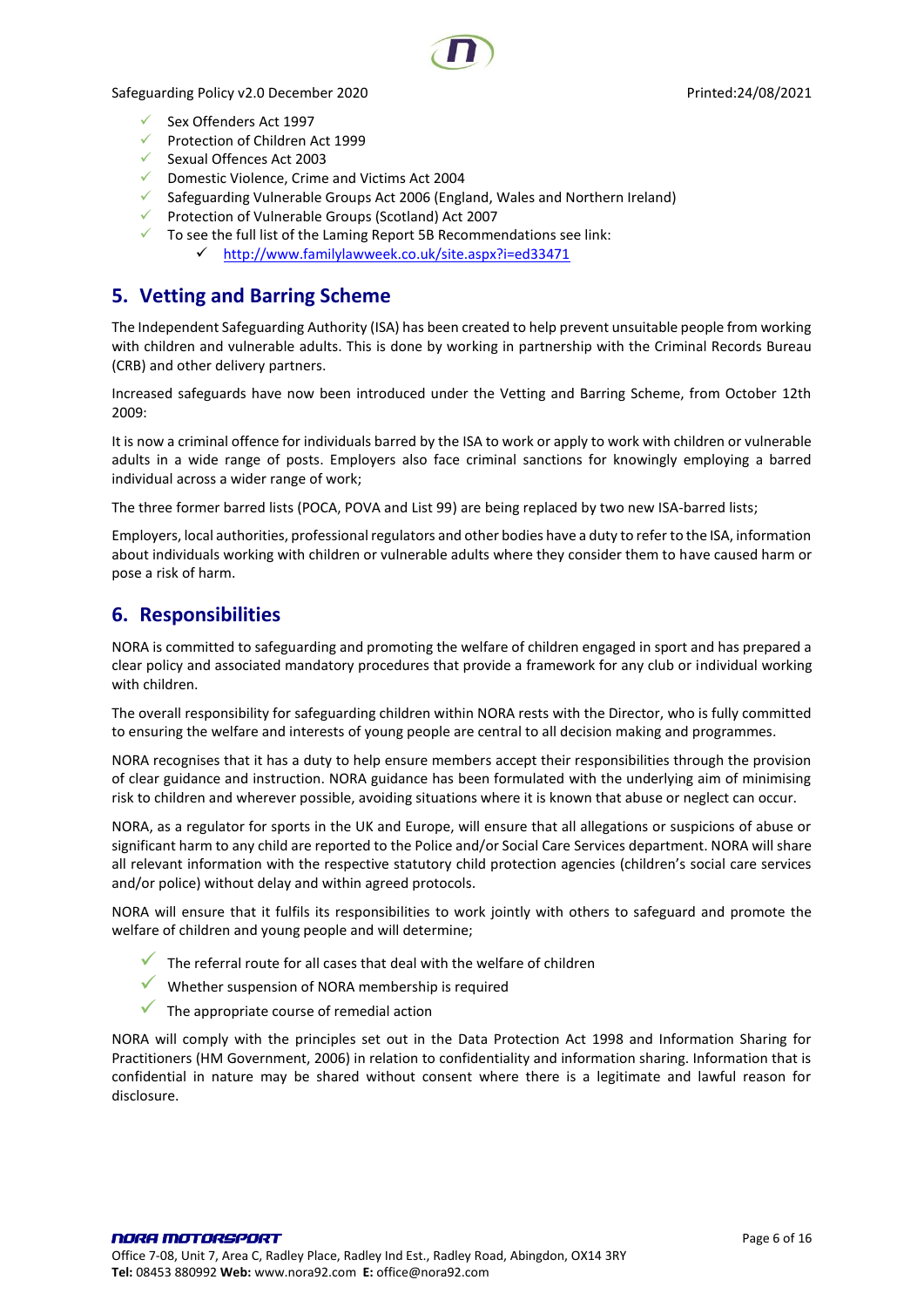# <span id="page-6-0"></span>**7. Procedures**

NORA will determine the referral route for all cases put forward that deal with the welfare of children, young people and vulnerable adults. Consideration will be given to any signed written evidence including any written representation from the accused. (Any preliminary collection of information will be carried out by the Director)

Within seven (7) days, The Director shall write to the accused to notify them of any investigation that is to take place, the nature of the investigation and the reasons for this.

Where abuse is suspected and any delay in action may compromise the welfare of a child, NORA is authorised to inform the relevant Children's Social Care services/Social services or police.

The Director must be consulted within ten working days of the receipt of any referral where it is unclear if a case should be considered potential poor practice. Although it is not the responsibility of the Director to decide if abuse has taken place, the Director must quickly decide if the case needs to be referred to social services or the police.

Any case that has already been referred to the police or Children's Social Care service/Social services will only be considered in relation to whether suspension from NORA is required. Anyone who is convicted of a child protection related offence or receives a caution in respect of an offence will be deemed to be in breach of the NORA Rules.

In cases of potential poor practice or where convictions information is received from a CRB disclosure, the Director may decide on an appropriate course of action. Any actions will be reached after a fair appraisal of the case and will be in proportion with the severity of the incident. Previous allegations of a similar nature will also be considered.

#### <span id="page-6-1"></span>**7.1 Possible Actions**

- Recommendation that no further action taken
- A warning and remedial action plan
- Referral out/back to Club to deal with advice on how to proceed
- $\checkmark$  Further enquiries/interviews
- $\checkmark$  Suspension of member
- $\checkmark$  Referral to the Independent Safeguarding Authority.

The Director should declare immediately any significant prior relationship, connection or interest which could disqualify them from any discussion on the referral pathway of a case.

Any concerns over the independence of the Director on a case-to-case basis should be raised with the Independent Safeguarding Authority. This can be done without fear of victimisation or reprisal.

An individual has the right to appeal against any course of action determined by the Director. This must be done within ten working days of receipt of any correspondence informing the individual of the decision reached by the Director.

All case information is regarded as highly confidential and should not be disclosed except when it is relevant to inform an external agency.

## <span id="page-6-2"></span>**7.2 Organiser Responsibilities**

All affiliated organisers who provide services to children or young people have a common law duty of care to take such steps to ensure that the young person is safe. The NORA policy and procedures sets out the minimum standards that affiliates should adopt. The adoption of these procedures will ensure that clubs fulfil their duty of care towards young people.

All affiliates must ensure that: -

- The overall responsibility for safeguarding lays at the most senior level of the organisation.
- $\checkmark$  There is at least one individual designated within the organisation to take the lead role in dealing with safeguarding issues.
- All staff and volunteers who are working directly or indirectly with children receive appropriate training and have access to advice on child protection and safeguarding and promoting the welfare of children through the organisation.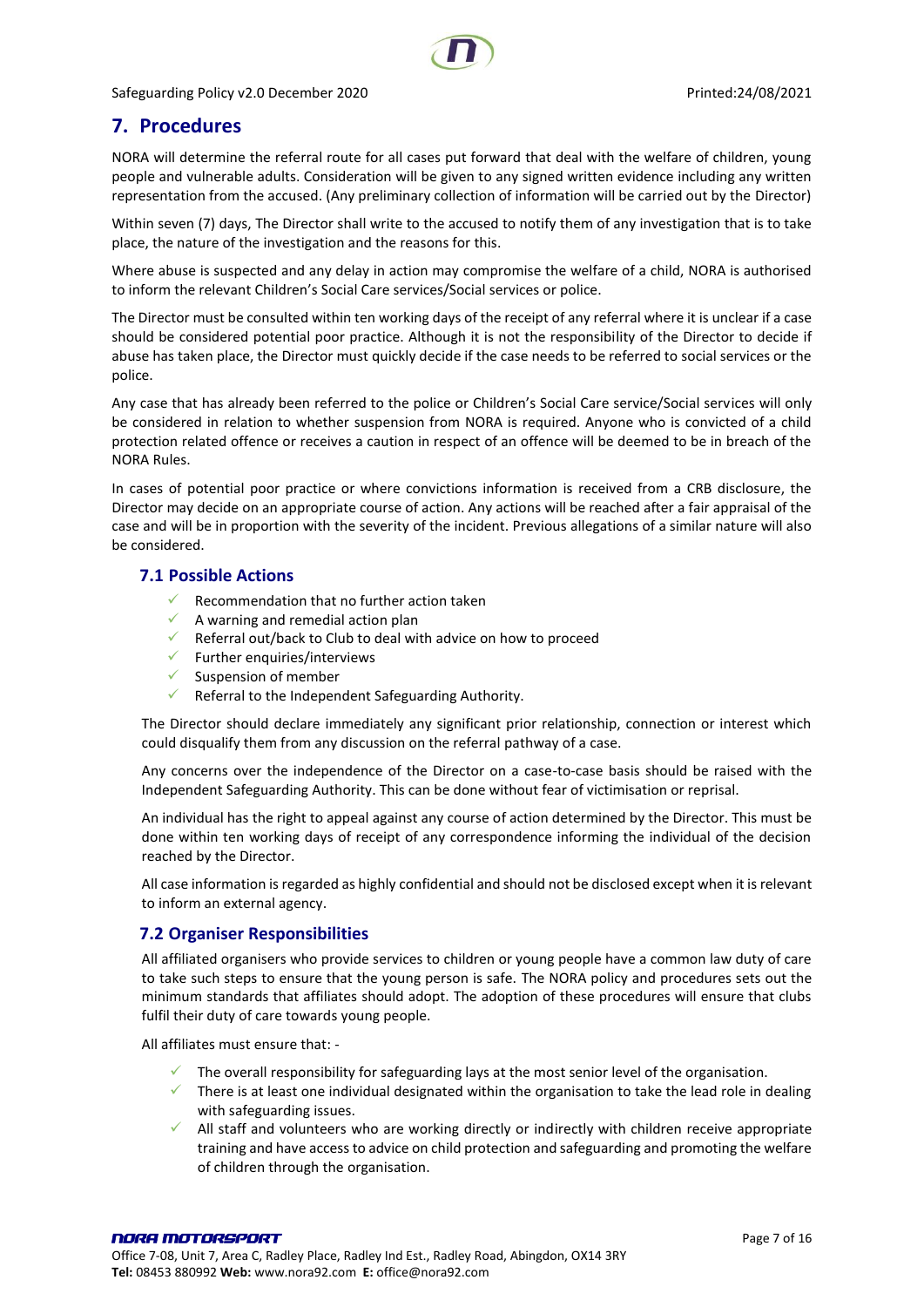- All young people and their parents are aware of behaviour that is not acceptable and how they can help to keep themselves safe.
- They adopt the NORA whistle blowing procedures and steps are taken to ensure members, their parents/guardians and others feel able to raise concerns without fear of negative repercussions.
- ✓ Confidentiality is maintained in relation to concerns and referrals and information is only shared on a 'need to know' basis.
- $\checkmark$  Work in partnership with NORA to ensure poor practice is addressed and any required remedial action is taken.

It is not the role of club officials to investigate possible abuse or neglect; they do have a key role to play by referring concerns about those issues to NORA on the appropriate forms and providing information required for further investigations.

#### <span id="page-7-0"></span>**7.3 Indicators of Abuse**

It is important to acknowledge that most children do not find it easy to disclose their concerns and that some groups in society will find it harder than others.

Children from ethnic minority groups have also been found to be at greater risk of abuse because of a failure to respond to abusive practices or neglect. This failure has been attributed to causes such as racial stereotyping, language barriers and cultural, racial or religious misunderstanding or misinterpretation.

It is known that most referrals to the statutory agencies are from adults who are expressing concerns for a child or children identified by them as a result of the child's behaviour or presentation. The referrals made to NORA are also predominantly made by concerned adults. However, it is critical that clubs treat with the utmost seriousness all reports of observed or identified indicators of possible abuse and respond appropriately.

<span id="page-7-1"></span>Abuse is not always easy to identify; however, some signs may not have an obvious explanation and may indicate that a child may be being abused.

#### **7.3.1 Some indicators of abuse are:**

- $\checkmark$  The child discloses a concern and describes what may be an abusive act.
- Another person raises concern about the wellbeing of a child or young person.
- Physical injury where the explanation given is inconsistent.
- $\checkmark$  Unexplained changes in behaviour such as a child becoming withdrawn, quiet or aggressive/verbally violent.
- Physical appearance becomes unkempt.
- $\checkmark$  The child or young person is prevented from socialising with other children.
- The child or young person displays a distrust of adults.

This is not an exhaustive list of indicators and alone cannot be seen to be definitive proof a child or young person is being abused.

NORA does not expect the adults involved in the sport to decide whether a child has been abused but it is everyone's responsibility to act upon their concerns and report any incident immediately.

## <span id="page-7-2"></span>**8. Photography and use of Imagery**

## <span id="page-7-3"></span>**8.1 General Principles concerning the use of Photographs or Recorded Images**

Implicit within NORA policies and procedures for the protection of Children is the commitment to ensure that all publications and media represent participants appropriately and with due respect. It is not the intention of NORA to prevent parents from taking pictures of their children or competitors but rather to ensure that photographic practices are carefully managed and effective prevention measures in place to deter anyone with undesirable intentions from taking and publishing inappropriate images.

All clubs must understand and comply with the following guidelines:

A photograph, video clip or other image may be published whether in print or electronically (e.g. on a website) without written consent from the competitor concerned (or in the case of a child from their parent or guardian), following permission given as part of the licencing procedure.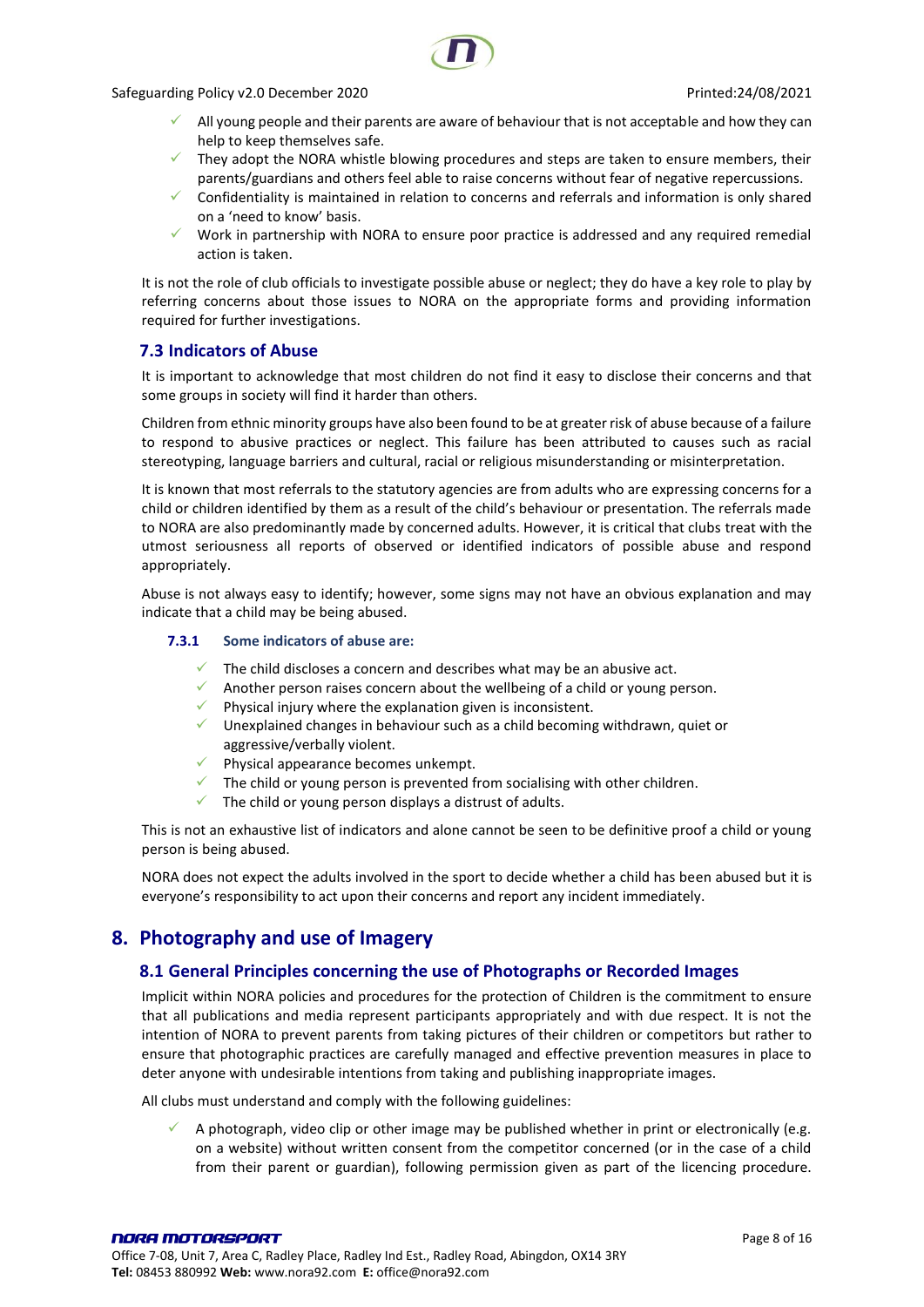Personal information of the individual, other than their name and their club, should not accompany the image.

- While some editing of images is acceptable, images taken of competitors should not be modified, merged or manipulated in a way, which might cause embarrassment or distress to the subject or cause the final image to be inappropriate.
- $\checkmark$  Care must be taken to ensure that images of children who are under a court order are not recorded or published without permission.
- Any instance of the use or publication of inappropriate images of competitors should be reported to NORA who may then inform the appropriate authorities.
- Clubs are recommended to introduce a consent form, ideally as part of the process applied when a competitor joins the organisation, concerning the taking of images for publicity purposes.

NORA recognises that there is a potential for abuse of any image placed on the Internet or within other forms of media. Although the exploitation of such images may be rare, NORA has a responsibility to provide guidance on how images of young people should be used to reduce the risk of potential 'grooming'.

Those creating or administering websites should carefully monitor their content to eliminate the use of inappropriate images or improper text. When determining whether it is appropriate to publish a photograph on a website or another form of media, consideration should be given to both the potential for inappropriate use of an image and the possibility that an individual could make contact with a child by using any personal and organisation details placed on line.

The following steps can be taken to reduce the risk from the publication of imagery:

- $\checkmark$  Do not use any personal details if it is possible from the image to ascertain a specific location or there are any details on your site about the venue.
- If it is not possible to ascertain any location, consider using a first name only next to an image.
- $\checkmark$  The dress of a child should be considered when using the photo:
- $\checkmark$  If it is a posed shot for example taken during a medal presentation, try to ensure that the child is fully clothed in suitable attire.
- ✓ Do not use images that can appear staged and potentially provocative.

## <span id="page-8-0"></span>**9. Photography and the use of Imagery Policy and Procedures**

NORA should be informed of any inappropriate use of imagery on websites or any other form of media, which is not in keeping with this guidance. Anyone discovering a child's image that appears to be being used illegally on any website, should report the matter to the police.

## <span id="page-8-1"></span>**9.1 Photography at Events**

NORA does not wish to discourage the use of video or photographic equipment at events for appropriate use, but will take all reasonable precautions to protect members against the possible inappropriate use of films or photographic images. NORA therefore requires those organising events to regulate the taking of photographs and apply, as a minimum, these guidelines.

Training sessions within Clubs or at other venues are not normally public events at which participants would reasonably expect to be photographed. It is the responsibility of the senior coach present to regulate the taking of photos in this environment and photos should not be taken without the senior coach's permission. Coaches giving permission should apply, with any necessary adaptations, the same principles underlying the conditions applicable to photography in other circumstances.

If the event organiser/welfare officer (or authorised representative of the event organiser/welfare officer) suspects inappropriate photography or filming, the officer/organiser should exercise her/his powers under the Conditions to request the person to leave the venue and to surrender any film or delete any images relating to the event. Any person present at an event that has any concerns about any images being taken by any person should bring them to the attention of the competition organiser or other designated person.

Additional provisions and accreditation procedures are in force regulating the taking of photographs for commercial use or for publication by means of the Press signing on forms.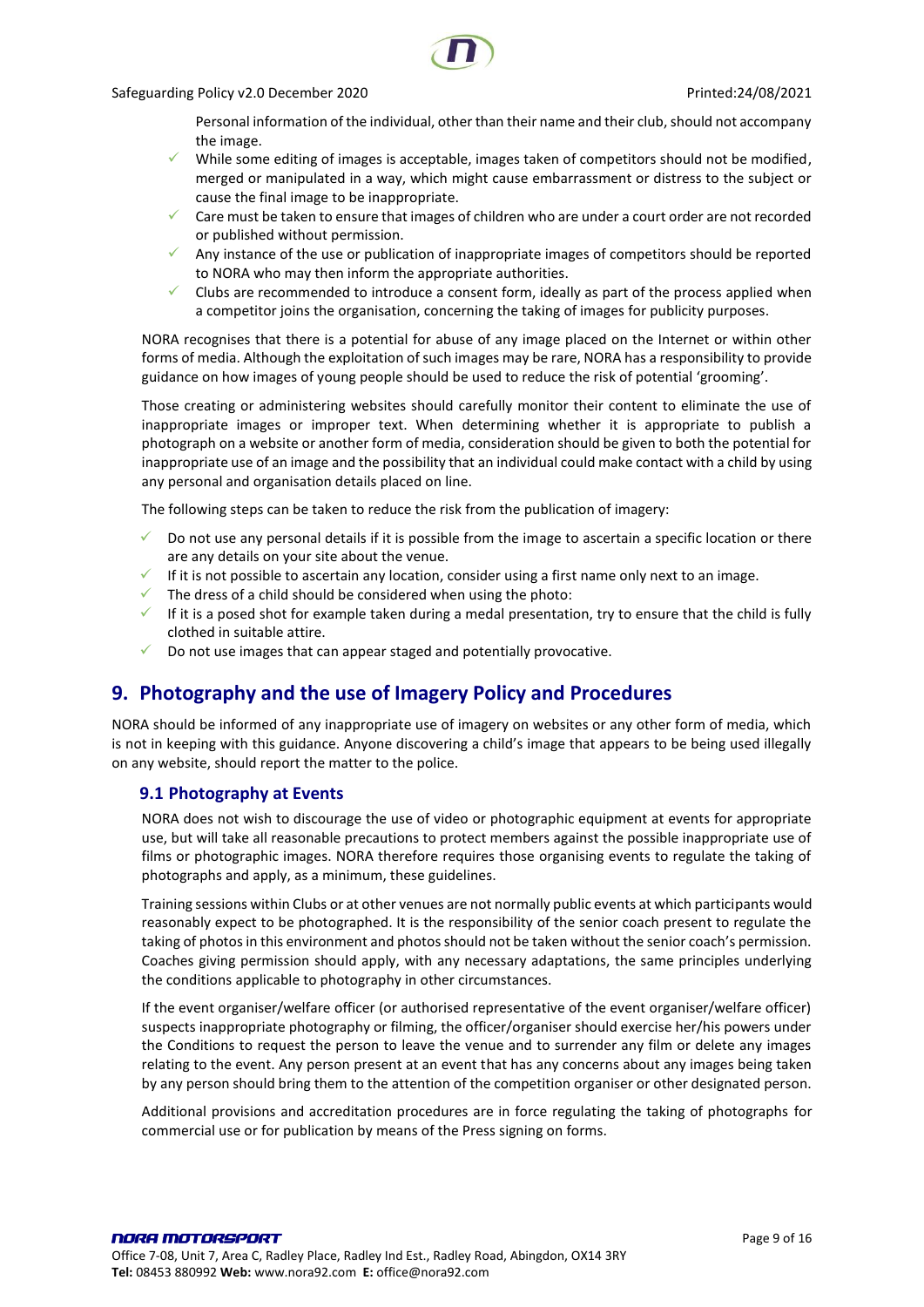



## <span id="page-9-0"></span>**9.2 Use of Drones for filming at an Event**

The use of drone equipment has become more common place. Nobody should be permitted to use a drone at an event unless they have undergone the standard NORA accreditation process and work within CAA guidance and regulation.

## <span id="page-9-1"></span>**9.3 Use of videos as an aid to coaching**

The use of video equipment can be a valuable aid to coaching. The guidelines below should be implemented to safeguard against inappropriate practice.

- $\checkmark$  Ensure that the participants and their parent/guardian are aware of the purpose of the filming as a coaching aid and consent is obtained.
- Ensure that the person designated for participants' welfare and one other responsible and approved adult is present to ensure that performers are protected against inappropriate filming.

Care should be taken to securely store the video materials to avoid inappropriate usage.

# <span id="page-9-3"></span><span id="page-9-2"></span>**10.Running a Safe Organisation Policy and Procedures**

## **10.1 Licencing**

All competitors MUST complete either an annual licence or a one event licence application form. The type of information that should be collected at the point of registration would include:

- Name and address
- ✓ Date of birth
- ✓ Parent/Guardian information
- ✓ Contacts
- $\checkmark$  Medical details allergies, existing conditions
- Information on any disability or special needs.
- ✓ Medical consent
- $\checkmark$  Consent for participation.
- Consent to photography for publicity purposes

## <span id="page-9-4"></span>**10.2 Running a Safe Club Policy and Procedures**

Parental Consent should always be sought prior to participation in 'regular club activity' in way of the signing on sheets.

Additional informed consent must also be sought in the following circumstances:

- For participation in other activities beyond regular training & competitions, e.g. open days
- $\checkmark$  For using membership information for other reasons beyond that this was originally collected.

## <span id="page-9-5"></span>**10.3 Safeguarding Information**

It is very important that members and/or their parents/guardians are given access to information about the club's approach to safeguarding. The Safeguarding policy and procedures will be distributed with all annual licences and be available from the NORA website. The information will include contact information for the Director to which any concerns with regard to abuse, poor practice or the policy should be directed

The sports that NORA are involved with inherently involve the danger of injury to competitors, however if a child is at risk of significant harm or has been harmed in connection with their participation other than the accepted risks, the parent/guardian should contact NORA who has the responsibility of referring any concerns of possible abuse to Children's Social Care Services/Social Services and/or the Police. Alternatively, the parent/guardian can contact Children's Social Care Services/Social Services and/or the Police direct. It is requested that where a parent/guardian has made a direct referral to Children's Social Care Services/Social Services and/or the Police, that the NORA Director is provided with the details of the concern as soon as possible so that any necessary action can be taken to safeguard all children in the sport.

NORA also clearly outline the expectations that it has of its members and their parents/guardians in the code of conduct.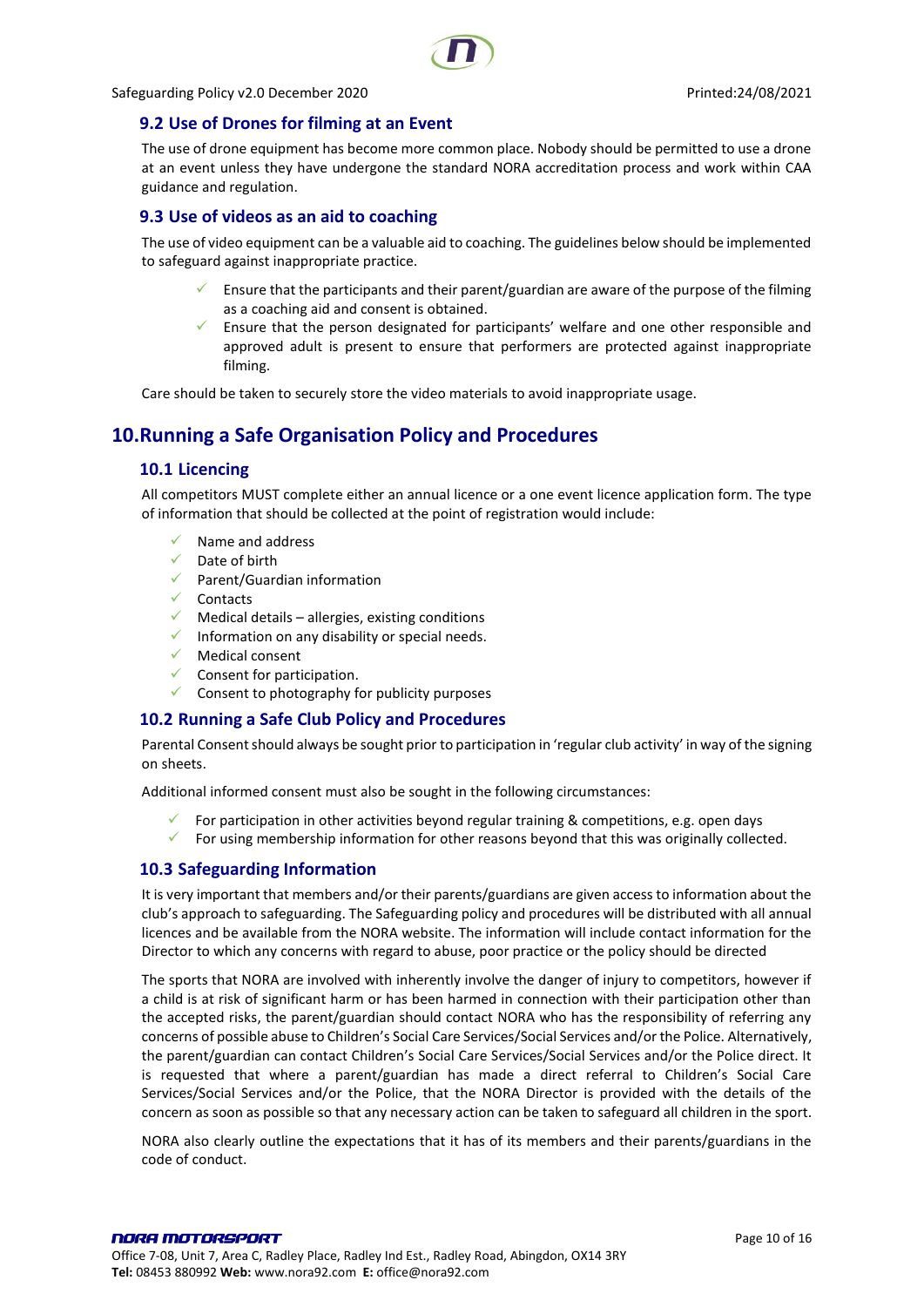#### <span id="page-10-0"></span>**10.4 Parental responsibilities**

Parents play an important role in the success of their child. With the right kind of support and encouragement, young people will progress steadily and enjoy a rewarding experience. It is likely that with the right support at home alongside a positive club environment a child will remain in the sport.

It is good practice to clearly outline what is expected of parents when their child joins the club.

#### <span id="page-10-1"></span>**10.5 Other responsibilities**

If parents wish to raise a concern about their children's welfare, they should contact the club Welfare Officer. If they feel they are unable to discuss this concern with the Club Welfare Officer, they should contact NORA for advice.

If parents do have concerns about the coaching that their child is receiving, they should arrange to meet with the coach involved. Coaches should always have the best interests of the participant in mind. A disagreement with a coach should never be made known to the child as this could destroy a positive relationship between coach and participant.

If parents wish to make a complaint about any matter other than safeguarding or child protection, they should put the complaint in writing and address it to the Director.

Parents of any competitor under the age of eighteen years will be informed in writing if their child is subject to any disciplinary action.

Parents are welcome to observe training, they should not interfere or interrupt the session. It is imperative that coaches have the child's full attention at this time. Any parent who disrupts training may be refused future access.

During competitions parents and family members should adopt a positive and sporting attitude and remain in the spectator area, and not enter the competition arena. They should never dispute results and rulings of judges, coaches and officials or behave in an inappropriate way towards other spectators.

All families are encouraged to participate in Club related activities.

#### <span id="page-10-2"></span>**10.6 Parental Code of Conduct**

Parents should: -

Ensure that they and their children abide by NORA and club rules.

- ✓ Ensure that their children arrive at training and competitions on time and are always accompanied. Parents should not put coaches in a difficult position by requesting that they provide transport for their children although on occasion the coach may make arrangements to transport groups of riders together, subject to parental consent.
- Ensure that they and their children are aware of the identity of the Club Welfare Officer.
- Be patient with their children's progress. Competitors progress according to their age, ability and stage of maturation. Parents should bear in mind that long-term improvement is the ultimate goal and that later developers often succeed.
- $\checkmark$  Be a supportive and a stabilising influence through the inevitable ups and downs of training and competition. Parents should encourage their children and provide positive feedback.
- Leave the running of events to officials. It is helpful if parents can offer the support and encouragement necessary to help their children feel good about themselves.
- $\checkmark$  Help their children to develop good healthy eating habits, especially meals prior to training and competition and ensure each child has sufficient rest.
- Re-enforce high standards of behaviour expected at competition and help their children to maintain a positive attitude.
- Parents are very important and greatly valued in sport and it is hoped that as many parents as possible will volunteer to help at the Club. Without the support of parent volunteers, the Clubs and the Governing Body would not function effectively.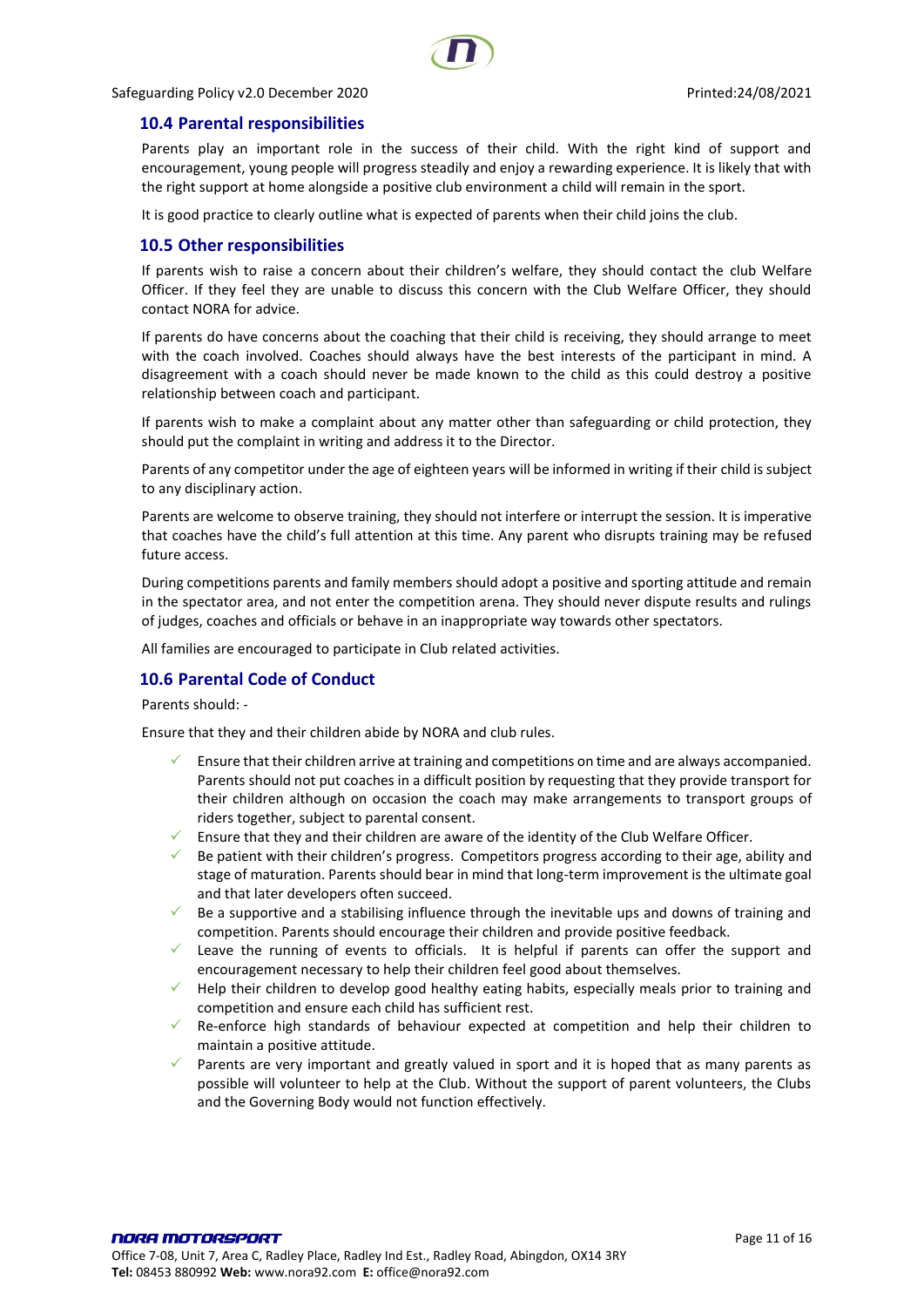## <span id="page-11-0"></span>**11.Monitoring**

NORA will review its Safeguarding Policy on an annual basis and in the following circumstances:

- $\checkmark$  Changes in legislation and/or government guidance
- $\checkmark$  As required by the NSPCC Child Protection in Sport Unit and UK Sport
- ✓ Following the introduction of any new internal or external safeguarding process, including the Vetting and Barring Scheme.
- $\checkmark$  As a result of any significant child protection case within sports.

# <span id="page-11-1"></span>**12.Information Sharing Policy and Procedures**

## <span id="page-11-2"></span>**12.1 Introduction**

Information relating to safeguarding concerns is often highly sensitive and needs to be kept confidential. Where the welfare, rights and liberties of children or the child disclosing the information may be seriously at risk it may be necessary to breach confidentiality.

Confidential information should be shared if the public interest in safeguarding the welfare of a child or children overrides the need for confidentiality. In addition, there may be situations where disclosure is required under a court order or other legal obligation, regardless of whether consent is obtained.

The Government Strategy "Every Child Matters; Change for Children" identifies the importance of information sharing in two respects:

- Enabling early intervention to help children, young people and families who need additional services to achieve positive outcomes, thus reducing inequalities between disadvantaged children and others; and
- $\checkmark$  Safeguarding and promoting the welfare of children and young people.

This document outlines the principles that NORA will apply when considering whether information should be shared and sets out the relevant circumstances where confidential information may be shared without consent.

## <span id="page-11-3"></span>**12.2 Core Principles**

When deciding whether to share information, the welfare of the child/children is the paramount consideration. The following points outline the NORA approach for sharing information relating to child protection concerns.

- NORA will share information where there is a reasonable belief that it is necessary to share in order to protect or safeguard a child/children
- NORA will explain openly and honestly, or at least notify, at the outset what information will or could be shared, and why, and seek agreement – except where doing so puts the child or others at risk of significant harm
- Consent to share information will usually be sought from the individual to whom the information relates unless:
	- $\checkmark$  This may put children or other parties at risk of harm
	- $\checkmark$  Refusal to consent is unreasonable or not in the public interest
	- ✓ Consent cannot be obtained
	- $\checkmark$  NORA is advised by a statutory agency not to do so, or there is a Court order which so directs
- $\checkmark$  If consent is refused or there are good reasons not to seek consent, consideration will be given as to whether there is enough public interest for the information to be shared
- NORA will share no more information than is necessary for the specific purposes of sharing that relevant information
- NORA will indicate, when sharing information, which aspects of the disclosure is factual (to the best of our knowledge) and which is an expression of professional opinion
- $\checkmark$  NORA will ensure that the way that information is shared is appropriate to the level of urgency but if information is shared by phone, it will be supported by a written report
- Information that is shared will be accurate, up to date, necessary for the purpose for which it is being shared, shared only with those with a need to see it and shared securely

#### NORA MOTORSPORT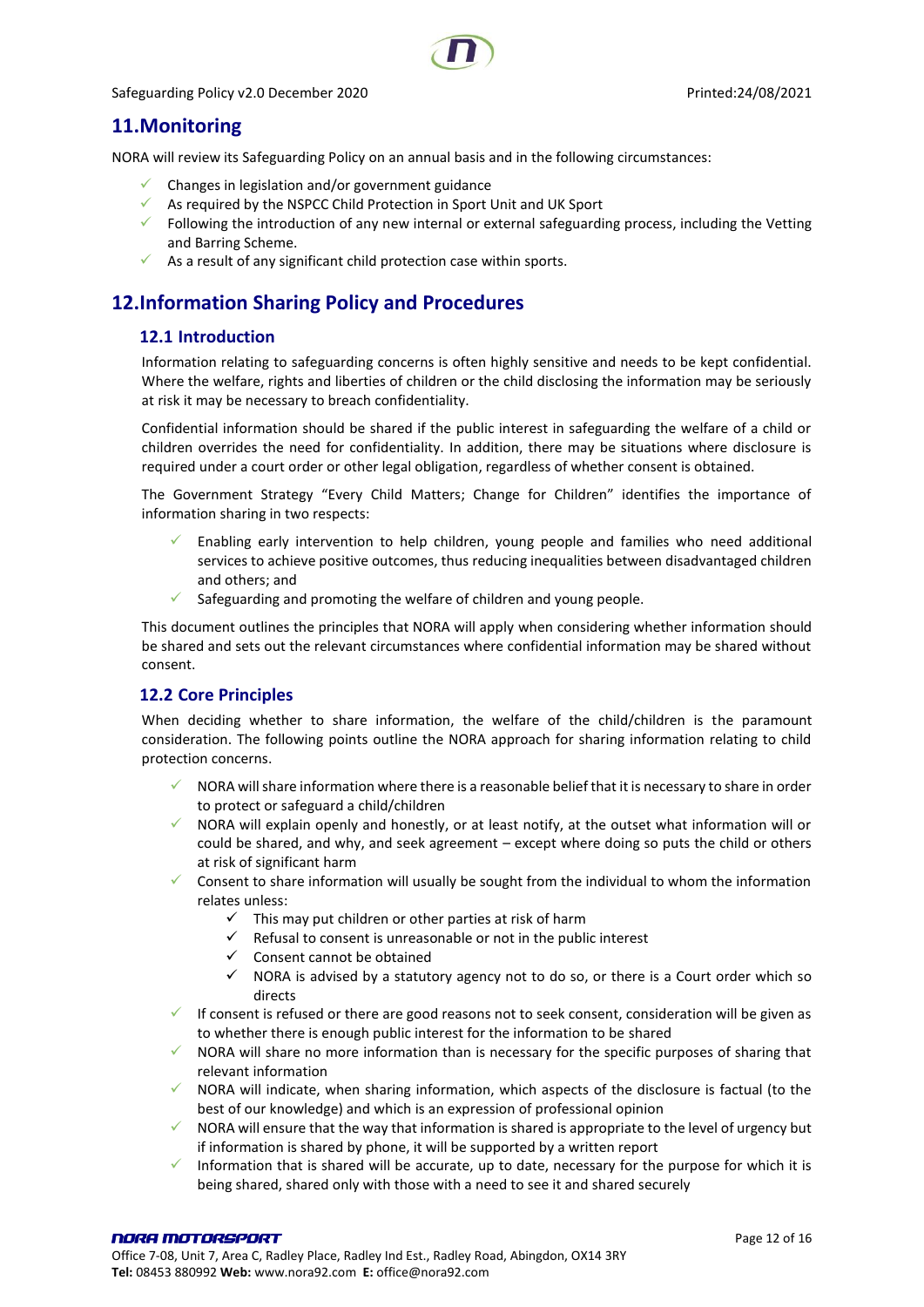

- Records will always be kept of the decision to share, or not to share information and the reasons for this decision
- Where information is shared during an investigation, the outcome will be shared with those to whom the original information was sent

## <span id="page-12-0"></span>**12.3 Information Sharing**

Type of Information that will be shared:

- Information relating to safeguarding/welfare/child protection concerns which meet the threshold for referral to external safeguarding agencies (Police or Social Services) will be shared in all cases
- In respect of CRB information which raises safeguarding concerns, NORA will disclose on a need to know basis the personal details of any individual that the NORA determined unsuitable to work with children
- ✓ Information indicating safeguarding/child protection concerns but which is not acted on by statutory agencies (for example, where prosecution is not possible, or has been unsuccessful; where a referral is 'bounced back' by Social Services or the Police as not meeting their threshold, but NORA believes that concerns remain; or where risks are identified from information arising as a result of recruitment or other internal processes
- ✓ Information relating to poor practice cases (for example, breach of codes of conduct/ethics) involving a perceived risk to children, but not meeting the threshold for referral to external safeguarding agencies, and:
	- Where NORA has either suspended or excluded the individual, or
	- $\checkmark$  Has put in place special arrangements or monitoring to ensure children's welfare as a result of its disciplinary process

Abuse concerns meeting the threshold for police or Social Services action should be managed by those agencies. In circumstances where NORA believes that a concerning individual may be operating with children in another organisation(s), NORA will seek the advice of the statutory agencies when consideration is being given to sharing information with the other organisation(s).

The Children Act (1989) defines a child as anyone under the age of 18.

## <span id="page-12-1"></span>**13.Prevention**

NORA recognises that putting prevention measures in place is far better than the need to deal with abuse cases at a later date. The best way for prevention of abuse is to have in place a policy for recruitment to roles within NORA and its clubs.

## <span id="page-12-3"></span><span id="page-12-2"></span>**13.1 Welfare Officers**

#### **13.1.1 Responsibilities**

Although the responsibility for safeguarding falls on everyone, a critical element in safeguarding is the designation of an individual who is responsible for safeguarding and promoting welfare of young people within the club. All NORA clubs are required to have a welfare officer to be responsible for:

- $\checkmark$  Responding to child protection and poor practice concerns
- $\checkmark$  Providing support and advice in the implementation of procedures that safeguard and promote the welfare of children
- $\checkmark$  Assisting the club to be more child-focused in its activities e.g. involving children in decision making processes.

The ideal candidate may be a parent or other volunteer with professional experience in child protection and/or safeguarding e.g. police officer, social worker, teacher, nursery nurse etc.

Before finalising the appointment of a welfare officer, the club should ensure that the safe recruitment procedures have been fully applied.

The organisation must ensure that the welfare officer is fully empowered to fulfil the role and has the full support from the relevant committee/management to make any appropriate changes to procedures and practices.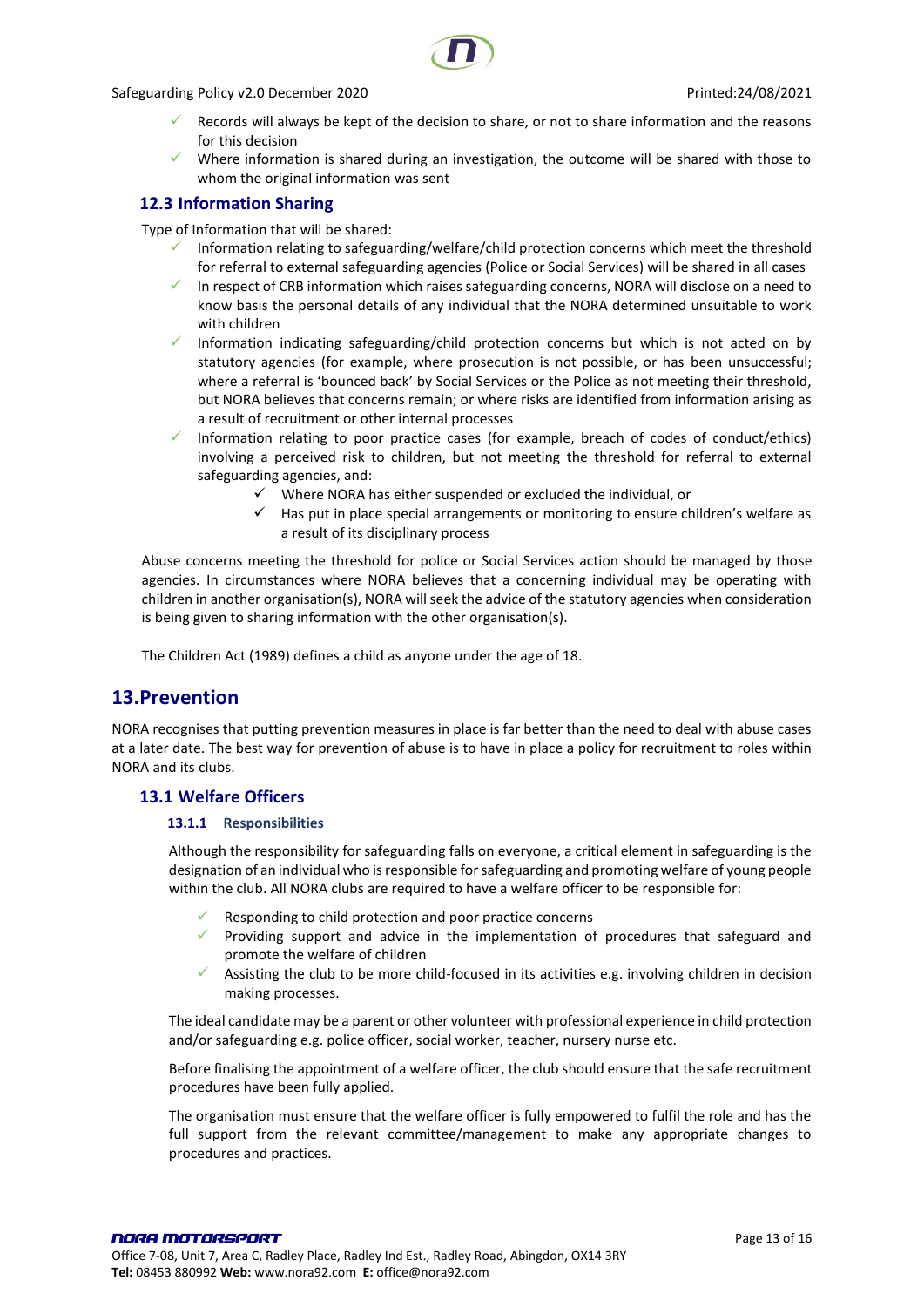#### <span id="page-13-0"></span>**13.1.2 Core Skills**

- $\checkmark$  Basic administration and record maintenance
- $\checkmark$  Child-centred approach
- $\checkmark$  Communication skills
- ✓ Confidence in relation to referring cases externally
- $\checkmark$  Ability to ensure policy and procedures are effectively implemented

#### <span id="page-13-1"></span>**13.1.3 Role at events**

- $\checkmark$  Ensuring that parents and children are aware of the role and responsibilities
- ✓ Reporting any incidents in line with NORA reporting procedures (Welfare Officers should have access to all emergency contact numbers including NORA)
- Taking a child-focused approach and responding to the needs of children during the event
- $\checkmark$  Working in partnership with other staff to resolve any welfare related issues that need to be addressed at the event
- $\checkmark$  Assisting the event organiser with the implementation of procedures for photography and the use of video cameras at the event and managing any issues that arise out of these policies

#### <span id="page-13-2"></span>**13.1.4 Terms of Reference**

- $\checkmark$  Be the first point of contact for club staff and volunteers, young people and parents for any issue concerning safeguarding, poor practice or potential/alleged abuse
- $\checkmark$  Ensure that all incidents are correctly reported and referred out in accordance with NORA guidelines
- $\checkmark$  Ensure that all relevant club members have access to appropriate safeguarding training
- ✓ Maintain local contact details for Children's Social Care Services, the Police and Local Safeguarding Children Boards (LSCB)
- $\checkmark$  Advise club management on safeguarding issues
- ✓ Ensure confidentiality is maintained and information is only shared on a 'need to know' basis

In addition to ensuring all NORA members are fully aware of the importance of safeguarding, it is essential that anyone who comes into contact with young people as part of their role in the sport understand what action should be taken in response to concerns, disclosures and allegations against others involved in the sport.

It is not the role of NORA or anyone in the sport to conduct enquiries into possible child abuse concerns. The following procedures outline the responses that should be taken in the event of an allegation or suspicions of abuse or significant harm.

It is important to note that some children or young people are unable to recognise or share concerns and often rely on adults with whom they are in contact to be alert to the possibility that they may be experiencing harm in some area of their lives. All concerns of the club welfare officer should be reported to the NORA on the appropriate forms.

If a child indicates that he/she is being abused, or information is received which gives rise to concern that the child may be being abused, the person receiving the information should:

- Stay calm and ensure that the child is safe and feels safe.
- $\checkmark$  Listen carefully to what is said, allowing the child to continue at his/her own pace.
- ✓ Explain that it is likely the information will have to be shared with others do not promise to keep secrets.
- $\checkmark$  Keep questions to a minimum to ensure a clear and accurate understanding of what has been said.
- $\checkmark$  Reassure the child that they have done the right thing in revealing the information.
- ✓ Show and tell the child that what he/she says is being taken seriously and recognises any difficulties inherent in interpreting what the child says.
- $\checkmark$  Tell the child what will be done next, and with whom the information will be shared.
- ✓ Record in writing what was said using the child's own words as soon as possible. The following information should be recorded: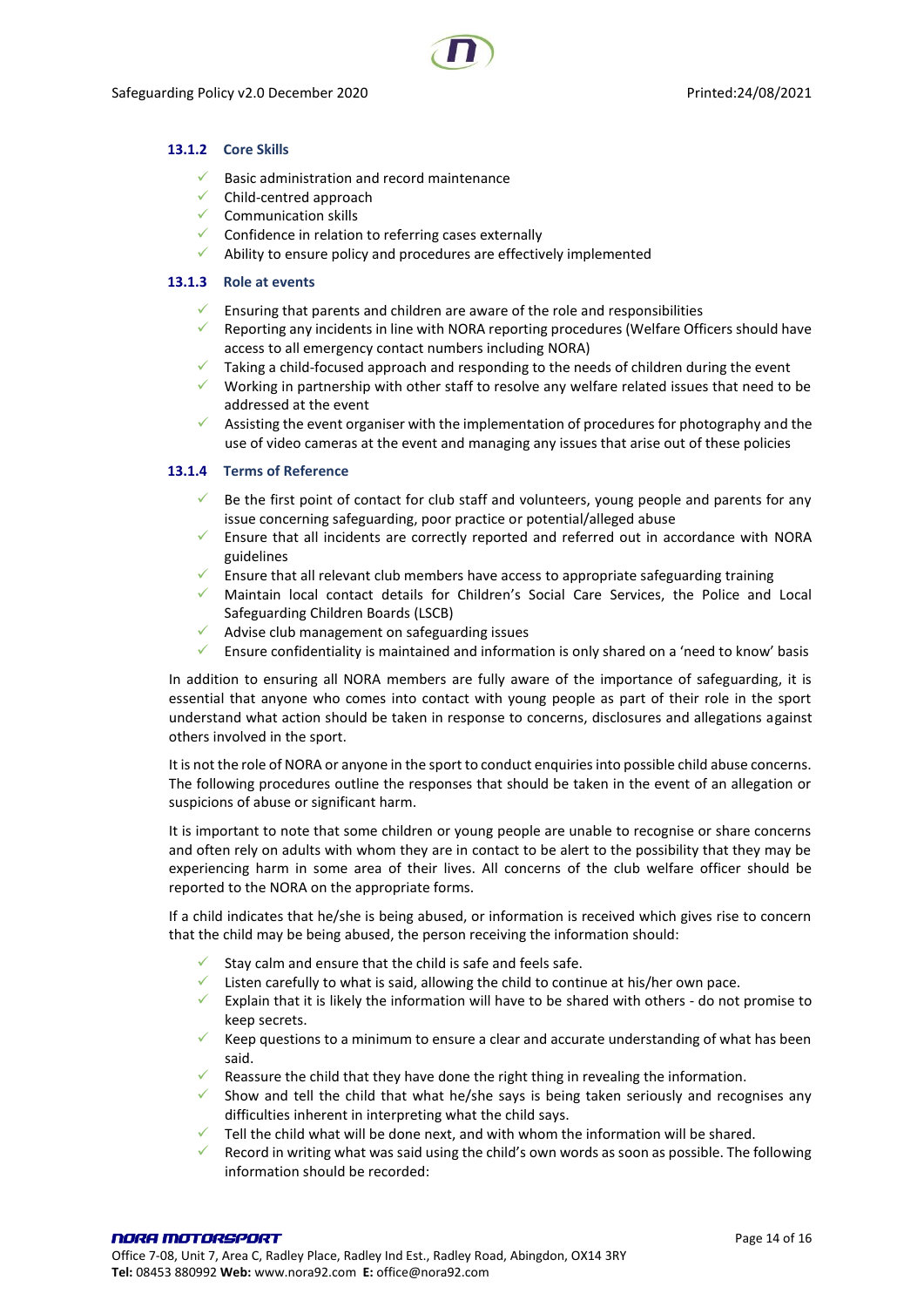- Dates and times
- ✓ Any names mentioned
- To whom the information was given
- ✓ Whether information is fact, hearsay or opinion should be noted as such
- $\checkmark$  Ensure the record is signed and dated.

If the child indicates that he/she does not wish others to be informed about the allegations, carefully and tactfully explain the reasons why it may be in the interests of everybody if the matter is referred to the appropriate person or department.

#### <span id="page-14-0"></span>**13.1.5 Sharing concerns with parents**

Sharing concerns with parents can be a difficult decision and must be made by the welfare officer. If there are concerns that consultation with a parent may exacerbate a situation then it should be reported directly to the NORA.

#### <span id="page-14-1"></span>**13.1.6 Records and Information**

Any information passed to NORA, Children's Social Care Services/Social Services or the Police must be as accurate and helpful as possible and, ideally, should be accompanied by a detailed record providing:

- Personal details of the child concerned including age or date of birth, full name, gender, race, ethnic origin and address. This information will be accessible by NORA for annual licence holders.
- $\checkmark$  Details of Parent/Person with Parental Responsibility and an indication of what, if any, information has been shared.
- $\checkmark$  The nature of the allegation.
- $\checkmark$  Full details of the person about whom the concern/allegation is made including, wherever possible, full name, date of birth, address, relationship the child concerned and/or position held in the club, if any.
- $\checkmark$  Description of any visible injuries or bruising.
- ✓ Detailed description of the child's account of how the injuries or bruising occurred.
- ✓ Any times and dates or other relevant information.
- $\checkmark$  A clear distinction between what is fact, hearsay or opinion.

#### <span id="page-14-2"></span>**13.1.7 Action to be taken if abuse or poor practice is observed during an event**

It is not unknown for an act of abuse and more frequently, poor practice to occur within a competition environment. The following information provides instruction on what action should be taken at the point that the act of abuse or poor practice is observed.

It may be helpful to note that, based on the experience of case referrals, the most likely types of abuse to be encountered at an event are physical and emotional abuse. An act of possible abuse or poor practice needs to be reported without delay in line with NORA reporting procedures described above.

The individual regarding the concern should be approached immediately by the senior official and another official, ideally the Welfare Officer (if they are on site) and informed of the concern. If the abuse or poor practice is ongoing, he/she must be instructed to stop immediately and an emergency call made to the police to provide assistance if required. It should be noted, however, that if the matter of concern is poor practice, possibly due to lack of awareness rather than abuse and young people are not at significant risk, a more subtle approach would be appropriate and the Welfare Officer may not need to be involved at this stage. Consideration should be given to informing the individual in a manner that will not undermine his/her position with the young people.

If the concern relates to abuse, the priority is to ensure that the child/children are made safe. The Welfare Officer or another responsible adult must remain with the children until their needs have been fully addressed.

If the child concerned requires immediate medical treatment this should be sought without delay. It is important that the medical staff involved are made aware that the issue is potentially one of a child protection nature.